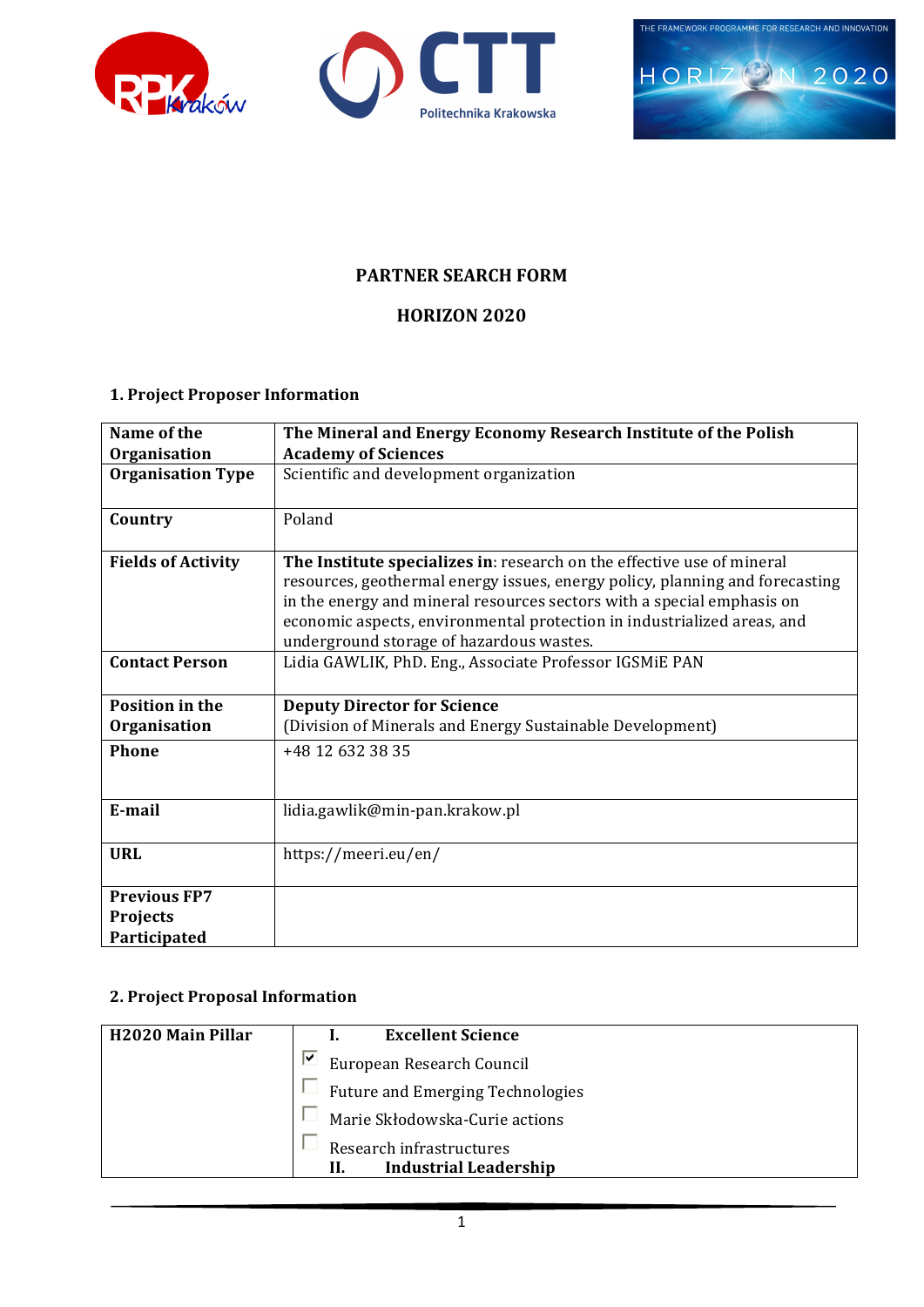





|                                                                  | Leadership in enabling and industrial technologies (LEIT)                                                                                                         |  |
|------------------------------------------------------------------|-------------------------------------------------------------------------------------------------------------------------------------------------------------------|--|
|                                                                  | Access to risk finance                                                                                                                                            |  |
|                                                                  | <b>Innovation</b> in SMEs                                                                                                                                         |  |
|                                                                  | <b>Societal Challenges</b><br>III.                                                                                                                                |  |
|                                                                  | Health, demographic change and wellbeing                                                                                                                          |  |
|                                                                  | Food security, sustainable agriculture and forestry, marine and<br>maritime and inland water research                                                             |  |
|                                                                  | ⊽<br>Secure, clean and efficient energy                                                                                                                           |  |
|                                                                  | П<br>Smart, green and integrated transport                                                                                                                        |  |
|                                                                  | ☑<br>Climate action, environment, resource efficiency and raw materials                                                                                           |  |
|                                                                  | Europe in a changing world - inclusive, innovative and reflective<br>Societies                                                                                    |  |
|                                                                  | Secure societies - Protecting freedom and security of Europe and its<br>citizens                                                                                  |  |
|                                                                  | Spreading excellence and widening participation<br>IV.                                                                                                            |  |
|                                                                  | Teaming of excellent research institutions and low performing RDI                                                                                                 |  |
|                                                                  | regions                                                                                                                                                           |  |
|                                                                  | Twinning of research institutions<br>□                                                                                                                            |  |
|                                                                  | <b>ERA</b> chairs                                                                                                                                                 |  |
|                                                                  | <b>Policy Support Facility (PSF)</b>                                                                                                                              |  |
|                                                                  | Supporting access to international networks for excellent researchers<br>and innovators who lack sufficient involvement in European and<br>international networks |  |
|                                                                  | Strengthening the administrative and operational capacity of                                                                                                      |  |
|                                                                  | transnational networks of National Contact Points                                                                                                                 |  |
|                                                                  |                                                                                                                                                                   |  |
| <b>Horizon 2020 Call</b>                                         |                                                                                                                                                                   |  |
| (description+abbreviation<br>for ex. H2020-MSCA-<br>COFUND-2014) |                                                                                                                                                                   |  |
| <b>Areas of Expertise</b>                                        |                                                                                                                                                                   |  |
| according to the<br>indicated call                               |                                                                                                                                                                   |  |
| <b>Research Interests</b>                                        | <b>Energy Sustainable Development</b>                                                                                                                             |  |
|                                                                  |                                                                                                                                                                   |  |
| Keyword(s)                                                       | Analysing, modelling, environment, economy, affordable energy, energy                                                                                             |  |
|                                                                  | efficiency                                                                                                                                                        |  |